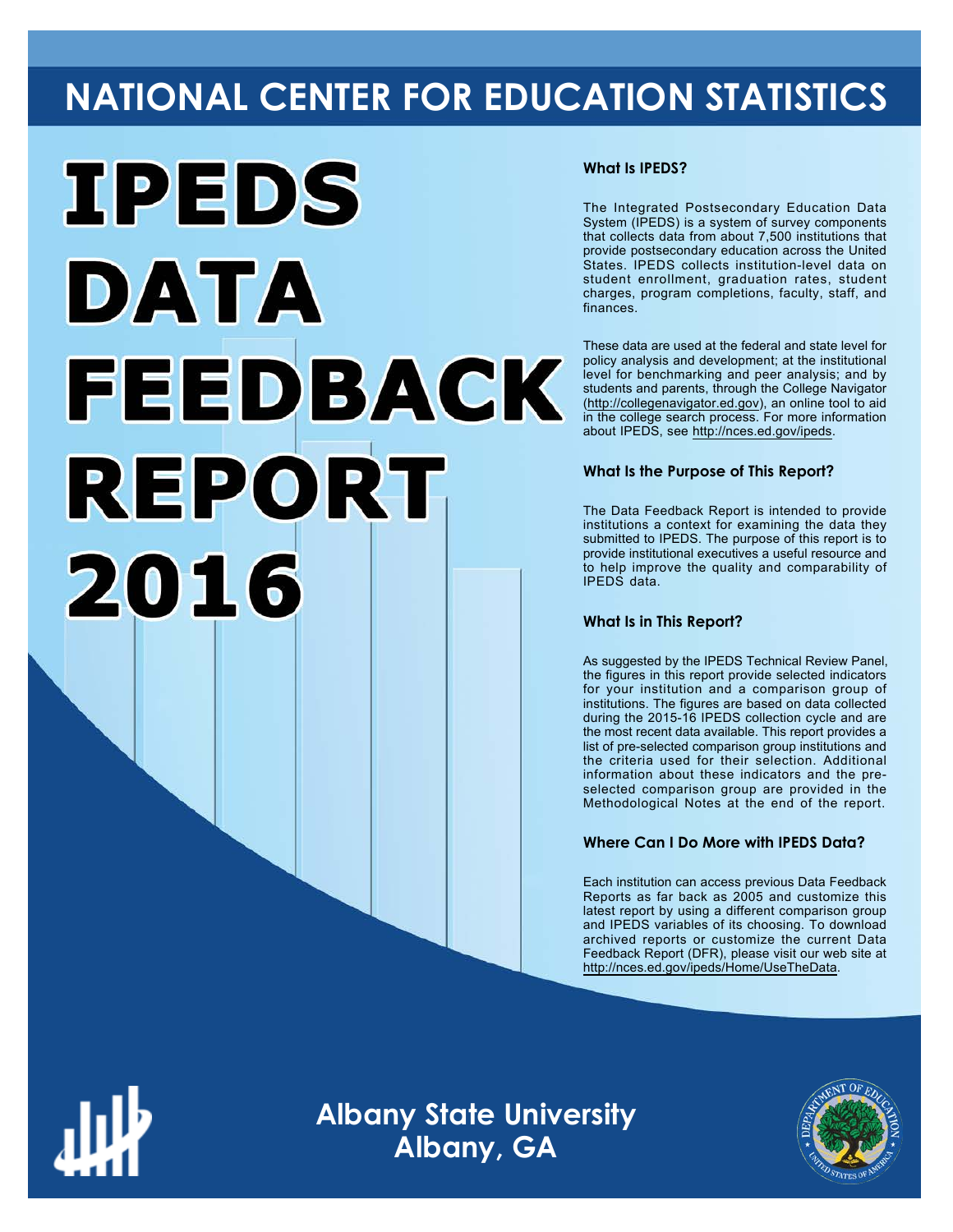#### **COMPARISON GROUP**

Comparison group data are included to provide a context for interpreting your institution's statistics. If your institution did not define a custom comparison group for this report by July 17, NCES selected a comparison group for you. (In this case, the characteristics used to define the comparison group appears below.) The Customize Data Feedback Report functionality on the IPEDS Data Center [\(http://nces.ed.gov/ipeds/datacenter/\)](http://nces.ed.gov/ipeds/datacenter/) can be used to reproduce the figures in this report using different peer groups.

Using some of your institution's characteristics, a group of comparison institutions was selected for you. The characteristics include Carnegie Classification of Masters Colleges and Universities (medium programs), public and enrollment of a similar size. This comparison group includes the following 32 institutions:

- Alcorn State University (Alcorn State, MS)
- Arizona State University-Polytechnic (Mesa, AZ)
- Arizona State University-West (Glendale, AZ)
- Cameron University (Lawton, OK)
- Chadron State College (Chadron, NE)
- Chicago State University (Chicago, IL)
- Delaware State University (Dover, DE)
- Eastern New Mexico University-Main Campus (Portales, NM)
- Georgia Southwestern State University (Americus, GA)
- Henderson State University (Arkadelphia, AR)
- **Indiana University-Northwest (Gary, IN)**
- Langston University (Langston, OK)
- Lincoln University (Lincoln University, PA)
- Louisiana State University-Shreveport (Shreveport, LA)
- Minot State University (Minot, ND)
- Montana State University-Billings (Billings, MT)
- South Carolina State University (Orangeburg, SC)
- Southeastern Oklahoma State University (Durant, OK)
- Southern Arkansas University Main Campus (Magnolia, AR) Southern University at New Orleans (New Orleans, LA)
- Southwest Minnesota State University (Marshall, MN)
- SUNY College at Potsdam (Potsdam, NY)
- SUNY Polytechnic Institute (Utica, NY)
- 
- Texas A&M University-Texarkana (Texarkana, TX) The Evergreen State College (Olympia, WA)
- The University of Texas of the Permian Basin (Odessa, TX)
- Thomas Edison State University (Trenton, NJ)
- University of Alaska Southeast (Juneau, AK)
- University of Montevallo (Montevallo, AL)
- University of South Florida-St Petersburg (St. Petersburg, FL)
- Wayne State College (Wayne, NE)
- Western New Mexico University (Silver City, NM)

#### **The figures in this report have been organized and ordered into the following topic areas:**

| 1) Admissions (only for non-open-admissions schools) | Fig. 1 and 2           | Pg. 3       |
|------------------------------------------------------|------------------------|-------------|
| 2) Student Enrollment                                | Fig. 3 and 4           | Pg. 3 and 4 |
| 3) Awards                                            | Fig. 5                 | Pg. 4       |
| 4) Charges and Net Price                             | Fig. 6 and 7           | Pg. 4       |
| 5) Student Financial Aid                             | Fig. 8, 9, 10 and 11   | Pg. 5       |
| 6) Military Benefits*                                | [No charts applicable] |             |
| 7) Retention and Graduation Rates                    | Fig. 12, 13, 14 and 15 | Pg. 6 and 7 |
| 8) Finance                                           | Fig. 16 and 17         | Pg. 7       |
| 9) Staff                                             | Fig. 18 and 19         | Pg. 8       |
| 10) Libraries*                                       | [No charts applicable] |             |

\*These figures only appear in customized Data Feedback Reports (DFR), which are available through Use the Data portal on the IPEDS website.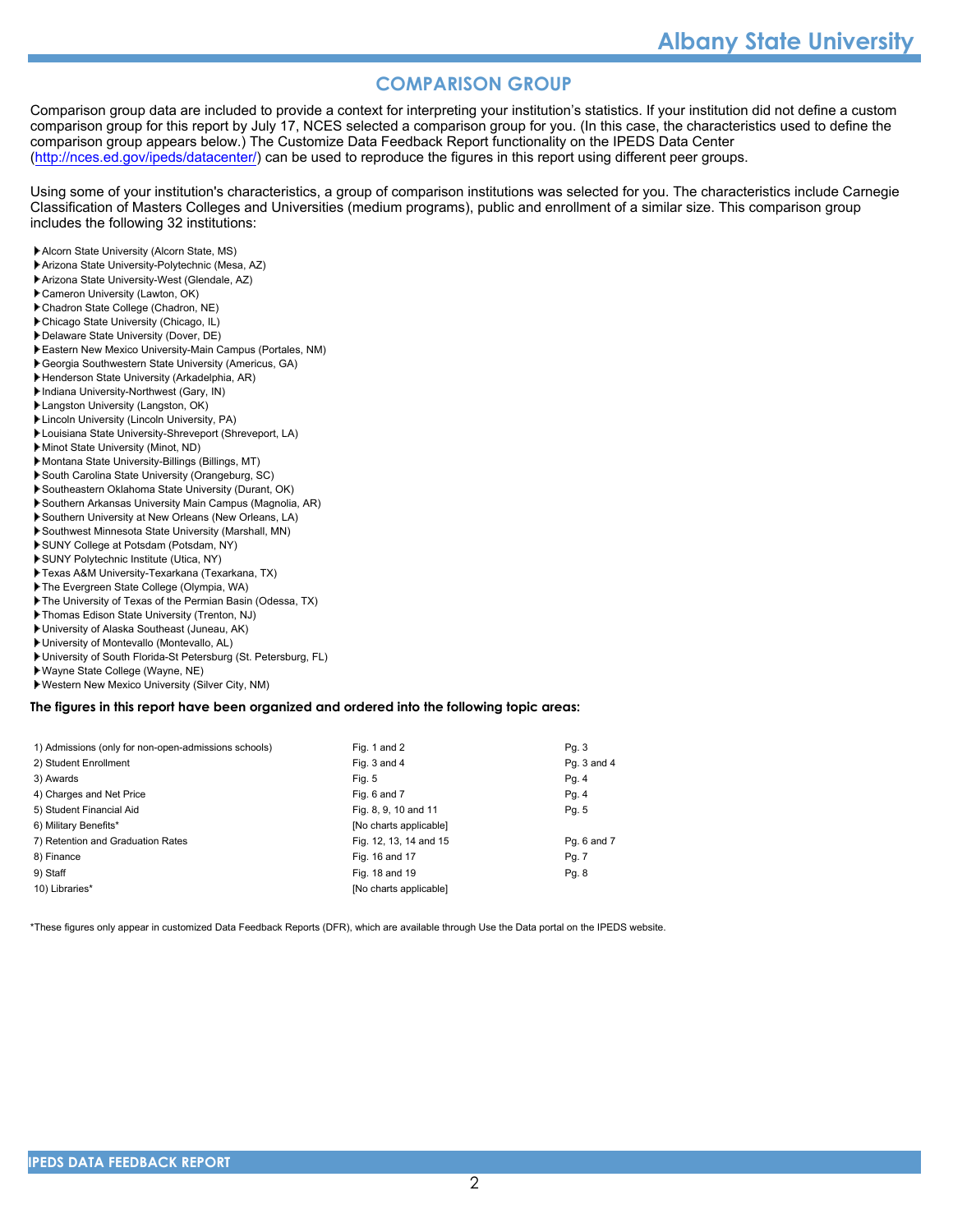**Figure 1. Number of first-time undergraduate students who applied, were admitted, and enrolled full and part time: Fall 2015**



NOTE: Admissions data are presented only for institutions that do not have an open admission policy, and apply to first-time, degree/certificate-seeking undergraduate students only. For details, see the Methodological Notes. N is the number of institutions in the comparison group.

SOURCE: U.S. Department of Education, National Center for Education Statistics, Integrated Postsecondary Education Data System (IPEDS): Winter 2015-16, Admissions component.

#### **Figure 2. Percent of first-time undergraduate applicants admitted, and percent of admissions enrolled, by full- and part-time status: Fall 2015**



NOTE: Admissions data are presented only for institutions that do not have an open admission policy, and apply to first-time, degree/certificate-seeking undergraduate students only. For details, see the Methodological Notes. Median values for the comparison group will not add to 100%. See "Use of Median Values for Comparison Group" for how median values are determined. N is the number of institutions in the comparison group.

SOURCE: U.S. Department of Education, National Center for Education Statistics, Integrated Postsecondary Education Data System (IPEDS): Winter 2015-16, Admissions component.

#### **Figure 3. Percent of all students enrolled, by race/ethnicity, and percent of students who are women: Fall 2015**



**The Your institution Comparison Group Median (N=32)** 

NOTE: For more information about disaggregation of data by race and ethnicity, see the Methodological Notes. Median values for the comparison group will not add to 100%. See "Use of Median Values for Comparison Group" for how median values are determined. N is the number of institutions in the comparison group.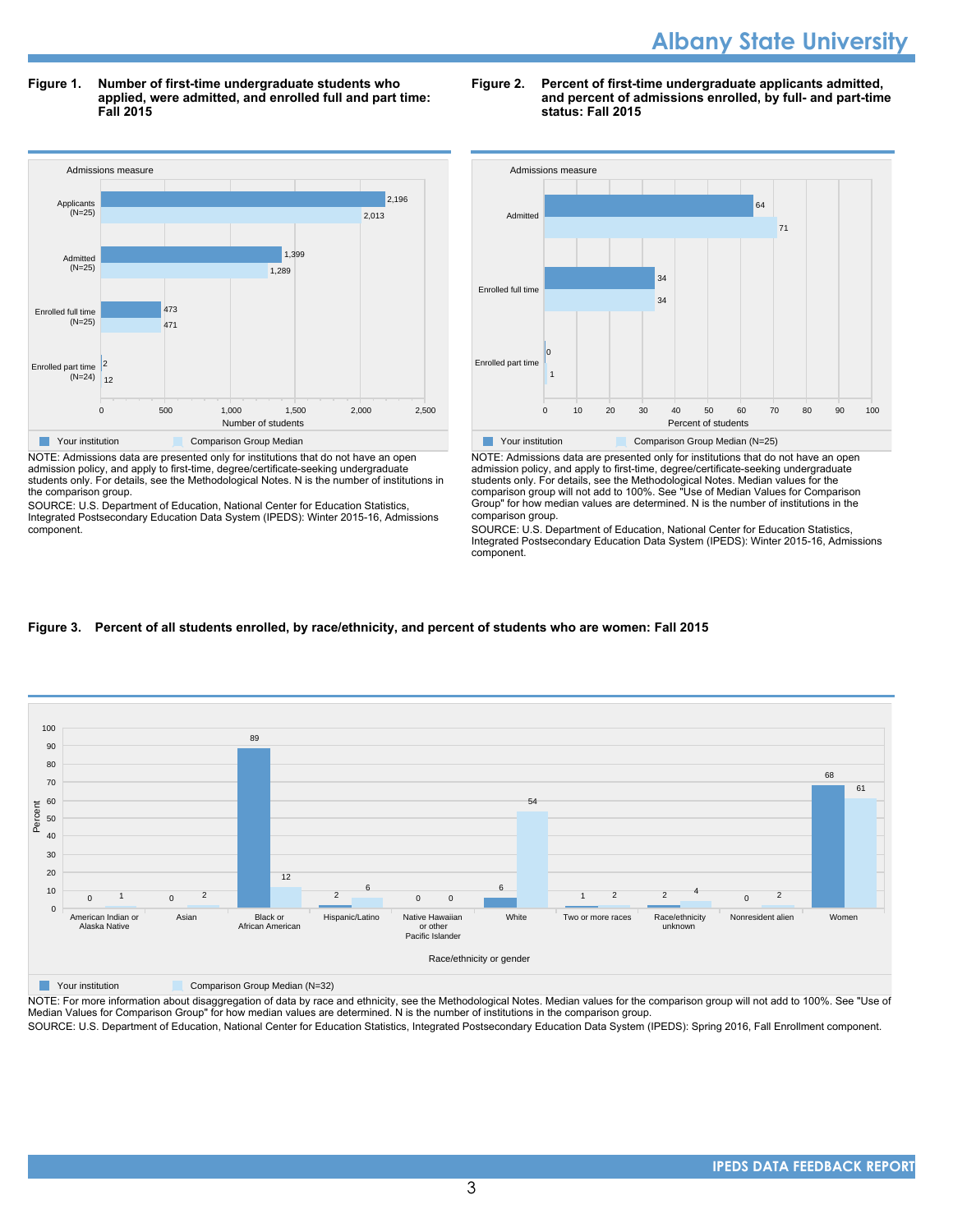**Figure 4. Unduplicated 12-month headcount of all students and of undergraduate students (2014-15), total FTE enrollment (2014-15), and full- and part-time fall enrollment (Fall 2015)**



NOTE: For details on calculating full-time equivalent (FTE) enrollment, see Calculating FTE in the Methodological Notes. Total headcount, FTE, and full- and part-time fall enrollment include both undergraduate and postbaccalaureate students, when applicable. N is the number of institutions in the comparison group.

SOURCE: U.S. Department of Education, National Center for Education Statistics, Integrated Postsecondary Education Data System (IPEDS): Fall 2015, 12-month Enrollment component and Spring 2016, Fall Enrollment component.

#### **Figure 6. Academic year tuition and required fees for full-time, first-time degree/certificate-seeking undergraduates: 2012-13 to 2015-16**



NOTE: The tuition and required fees shown here are the lowest reported from the categories of in-district, in-state, and out-of-state. N is the number of institutions in the comparison group.

SOURCE: U.S. Department of Education, National Center for Education Statistics, Integrated Postsecondary Education Data System (IPEDS): Fall 2015, Institutional Characteristics component.

**Figure 5. Number of degrees awarded, by level: 2014-15**



NOTE: For additional information about postbaccalaureate degree levels, see the Methodology Notes. N is the number of institutions in the comparison group. SOURCE: U.S. Department of Education, National Center for Education Statistics, Integrated Postsecondary Education Data System (IPEDS): Fall 2015, Completions component.

**Figure 7. Average net price of attendance for full-time, first-time degree/certificate-seeking undergraduate students, who were awarded grant or scholarship aid: 2012-13 to 2014- 15**



NOTE: Average net price is for full-time, first-time degree/certificate-seeking undergraduate students and is generated by subtracting the average amount of federal, state/local government, and institutional grant and scholarship awarded aid from the total cost of attendance. Total cost of attendance is the sum of published tuition and required fees, books and supplies, and the average room and board and other expenses. For details, see the Methodological Notes. N is the number of institutions in the comparison group.

SOURCE: U.S. Department of Education, National Center for Education Statistics, Integrated Postsecondary Education Data System (IPEDS): Fall 2015, Institutional Characteristics component and Winter 2015-16, Student Financial Aid component.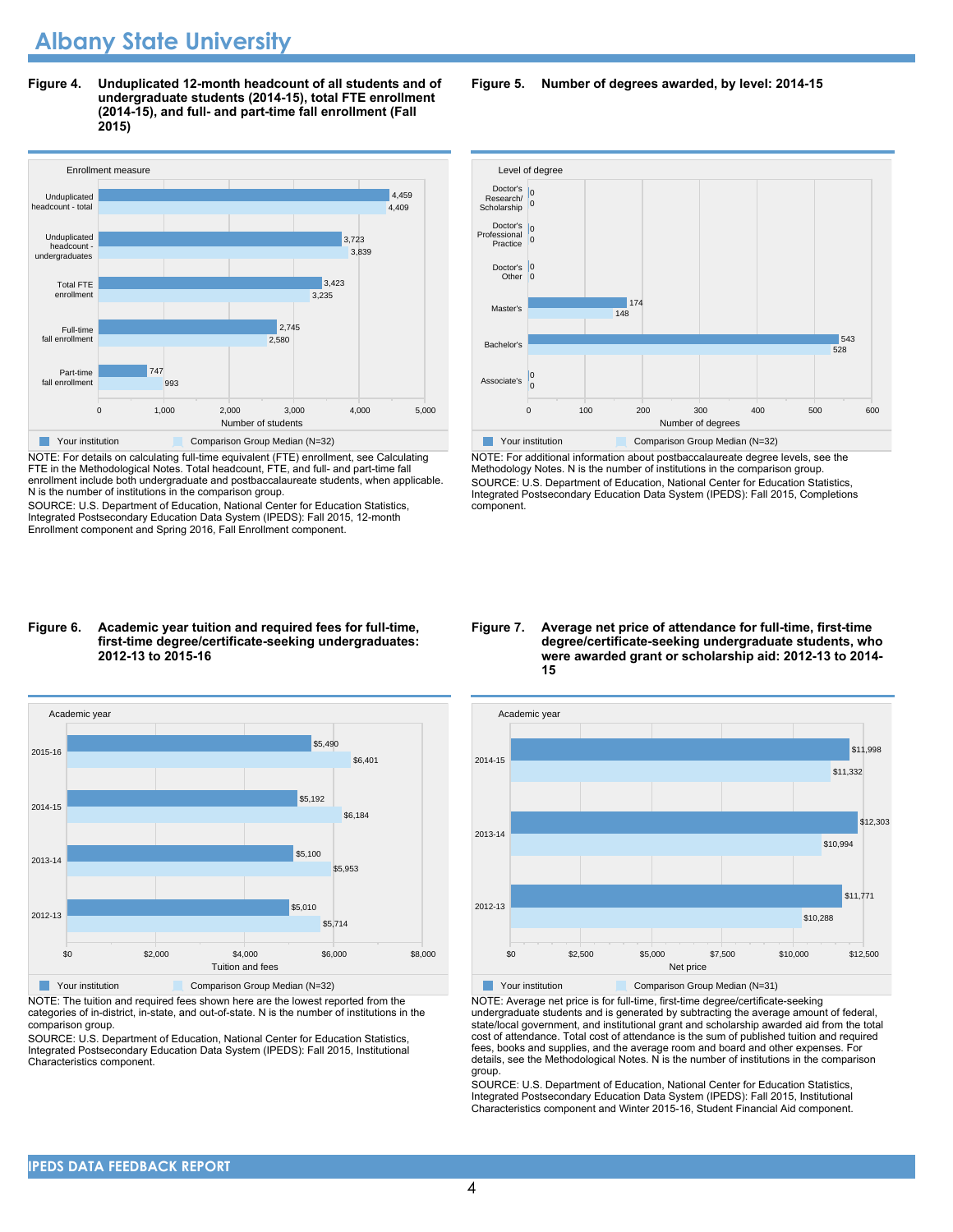**Figure 8. Percent of full-time, first-time degree/certificate-seeking undergraduate students who were awarded grant or scholarship aid from the federal government, state/local government, or the institution, or loans, by type of aid: 2014-15**



NOTE: Any grant aid above includes grant or scholarship aid awarded from the federal government, state/local government, or the institution. Federal grants includes Pell grants and other federal grants. Any loans includes federal loans and other loans awarded to students. For details on how students are counted for financial aid reporting, see Cohort Determination in the Methodological Notes. N is the number of institutions in the comparison group.

SOURCE: U.S. Department of Education, National Center for Education Statistics, Integrated Postsecondary Education Data System (IPEDS): Winter 2015-16, Student Financial Aid component.

#### **Figure 9. Average amounts of grant or scholarship aid from the federal government, state/local government, or the institution, or loans awarded to full-time, first-time degree/certificate-seeking undergraduate students, by type of aid: 2014-15**



NOTE: Any grant aid above includes grant or scholarship aid awarded from the federal government, state/local government, or the institution. Federal grants includes Pell grants and other federal grants. Any loans includes federal loans and other loans awarded to students. Average amounts of aid were calculated by dividing the total aid awarded by the total number of recipients in each institution. N is the number of institutions in the comparison group.

SOURCE: U.S. Department of Education, National Center for Education Statistics, Integrated Postsecondary Education Data System (IPEDS): Winter 2015-16, Student Financial Aid component.

#### **Figure 10. Percent of all undergraduates awarded aid, by type of aid: 2014-15**



NOTE: Any grant aid above includes grant or scholarship aid awarded from the federal government, state/local government, the institution, or other sources. Federal loans includes only federal loans awarded to students. N is the number of institutions in the comparison group.

SOURCE: U.S. Department of Education, National Center for Education Statistics, Integrated Postsecondary Education Data System (IPEDS): Winter 2015-16, Student Financial Aid component.

#### **Figure 11. Average amount of aid awarded to all undergraduates, by type of aid: 2014-15**



NOTE: Any grant aid above includes grant or scholarship aid from the federal government, state/local government, the institution, or other sources. Federal loans includes federal loans to students. Average amounts of aid were calculated by dividing the total aid awarded by the total number of recipients in each institution. N is the number of institutions in the comparison group.

SOURCE: U.S. Department of Education, National Center for Education Statistics, Integrated Postsecondary Education Data System (IPEDS): Winter 2015-16, Student Financial Aid component.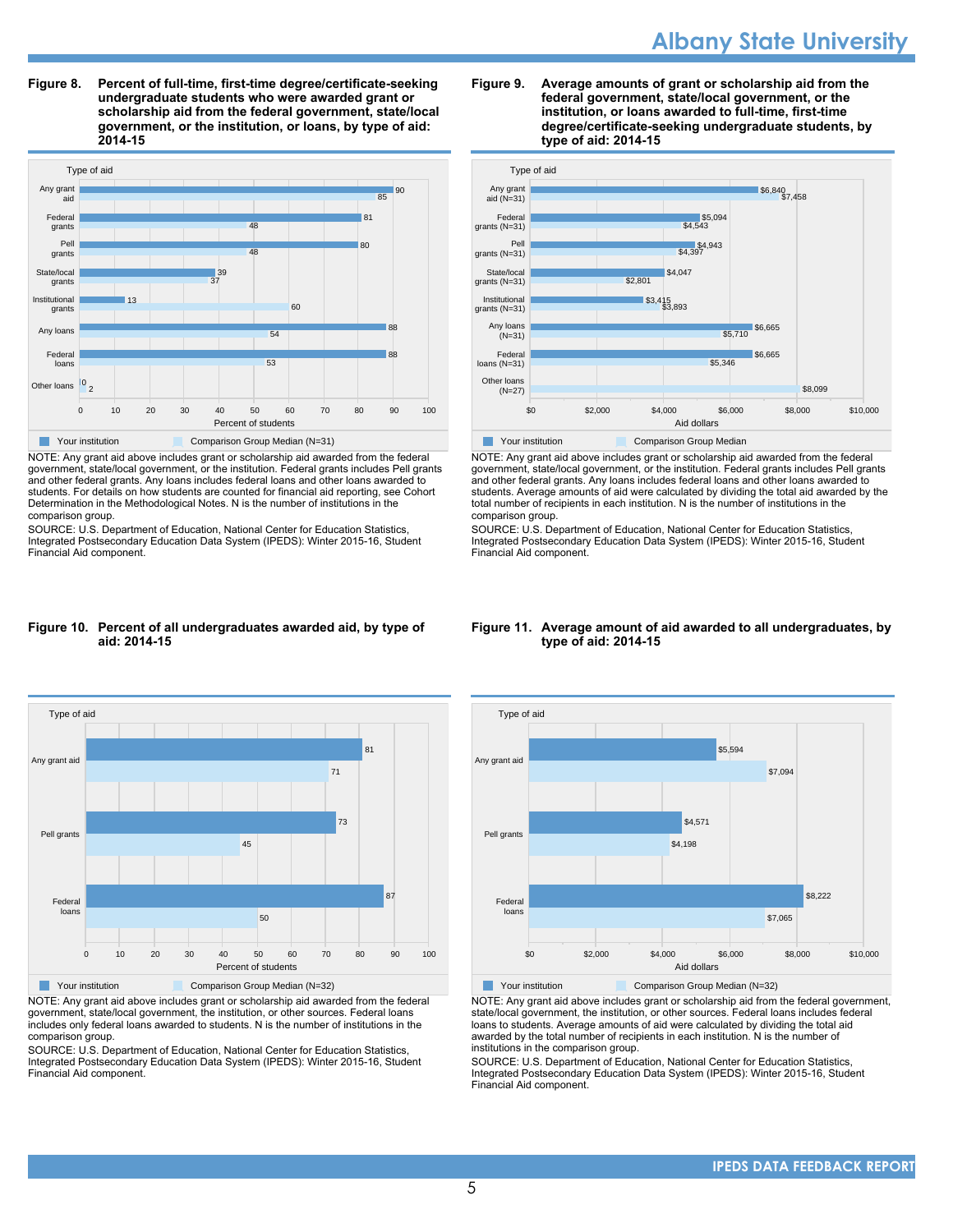**Figure 12. Retention rates of full-time, first-time bachelor's degree seeking students (Fall 2014 cohort)**



NOTE: Retention rates are measured from the fall of first enrollment to the following fall. Academic reporting institutions report retention data as of the institution's official fall reporting date or as of October 15, 2014. Program reporters determine the cohort with enrollment any time between August 1-October 31, 2014 and retention based on August 1, 2015. Four-year institutions report retention rates for students seeking a bachelor's degree. For more details, see the Methodological Notes. N is the number of institutions in the comparison group.

SOURCE: U.S. Department of Education, National Center for Education Statistics, Integrated Postsecondary Education Data System (IPEDS): Spring 2016, Fall Enrollment component.



**degree/certificate-seeking undergraduates within 150% of normal time to program completion (2009 cohort)**

**Figure 13. Graduation and transfer-out rates of full-time, first-time**

NOTE: Graduation rate cohort includes all full-time, first-time degree/certificate-seeking undergraduate students. Graduation and transfer-out rates are the Student Right-to-Know rates. Only institutions with mission to prepare students to transfer are required to report transfer out. For more details, see the Methodological Notes. N is the number of institutions in the comparison group.

SOURCE: U.S. Department of Education, National Center for Education Statistics, Integrated Postsecondary Education Data System (IPEDS): Winter 2015-16, Graduation Rates component.

#### **Figure 14. Bachelor's degree graduation rates of full-time, first-time degree/certificate-seeking undergraduates within 4 years, 6 years, and 8 years: 2007 cohort**



NOTE: The 6-year graduation rate is the Student Right-to-Know (SRK) rate; the 4- and 8 year rates are calculated using the same methodology. For details, see the Methodological Notes. N is the number of institutions in the comparison group. SOURCE: U.S. Department of Education, National Center for Education Statistics, Integrated Postsecondary Education Data System (IPEDS): Winter 2015-16, 200% Graduation Rates component.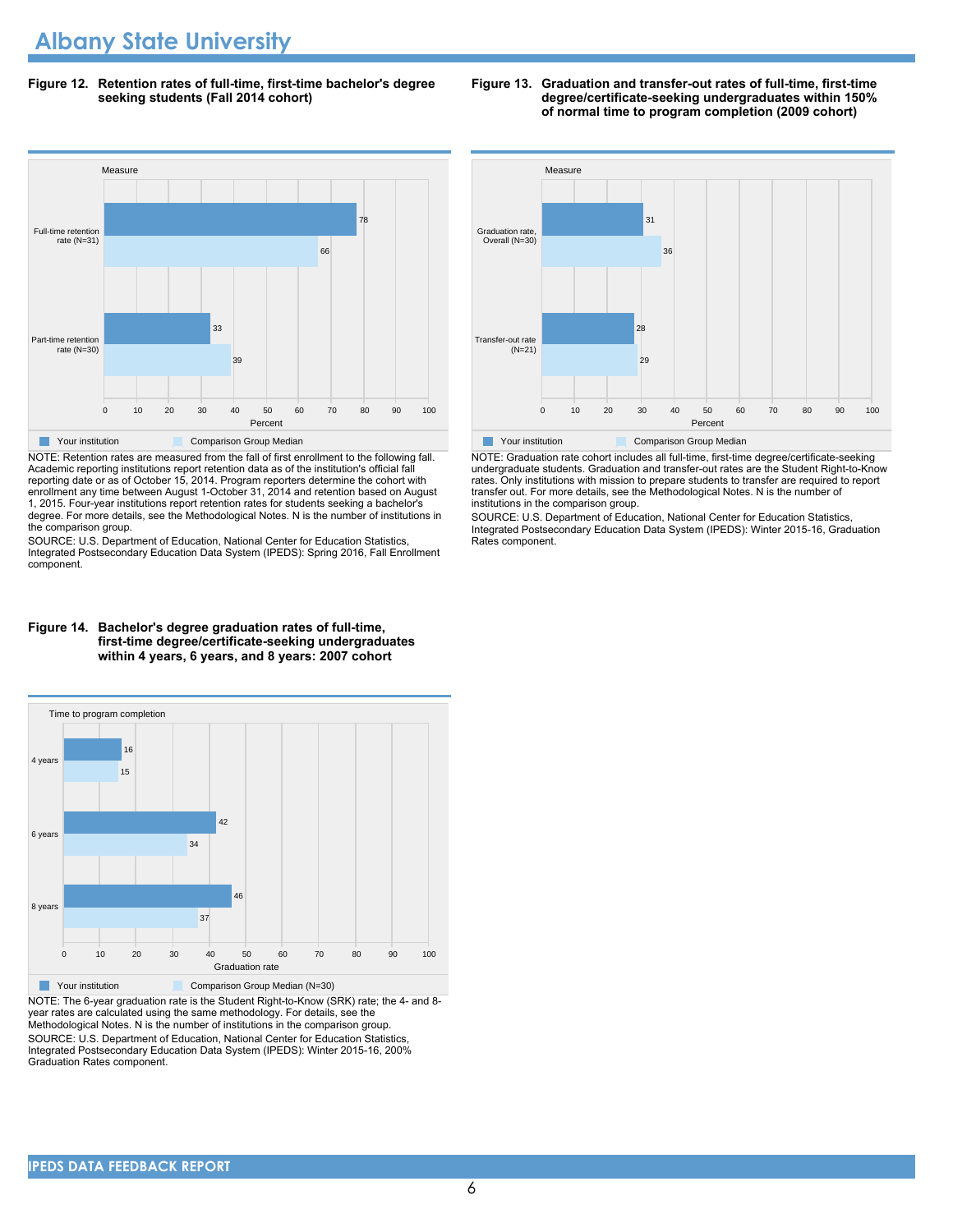#### **Figure 15. Graduation rates of full-time, first-time degree/certificate-seeking undergraduates within 150% of normal time to program completion, by race/ethnicity: 2009 cohort**



NOTE: For more information about disaggregation of data by race and ethnicity, see the Methodological Notes. The graduation rates are the Student Right-to-Know (SRK) rates. Median values for the comparison group will not add to 100%. N is the number of institutions in the comparison group.

SOURCE: U.S. Department of Education, National Center for Education Statistics, Integrated Postsecondary Education Data System (IPEDS): Winter 2015-16, Graduation Rates component.

#### **Figure 16. Percent distribution of core revenues, by source: Fiscal year 2015**





NOTE: The comparison group median is based on those members of the comparison group that report finance data using the same accounting standards as the comparison institution. For a detailed definition of core revenues, see the Methodological Notes. N is the number of institutions in the comparison group.

SOURCE: U.S. Department of Education, National Center for Education Statistics, Integrated Postsecondary Education Data System (IPEDS): Spring 2016, Finance component.



Your institution Comparison Group Median (N=32) NOTE: Expenses per full-time equivalent (FTE) enrollment, particularly instruction, may be inflated because finance data includes all core expenses while FTE reflects credit activity only. For details on calculating FTE enrollment and a detailed definition of core expenses, see the Methodological Notes. N is the number of institutions in the comparison group. SOURCE: U.S. Department of Education, National Center for Education Statistics, Integrated Postsecondary Education Data System (IPEDS): Fall 2015, 12-month Enrollment component and Spring 2016, Finance component.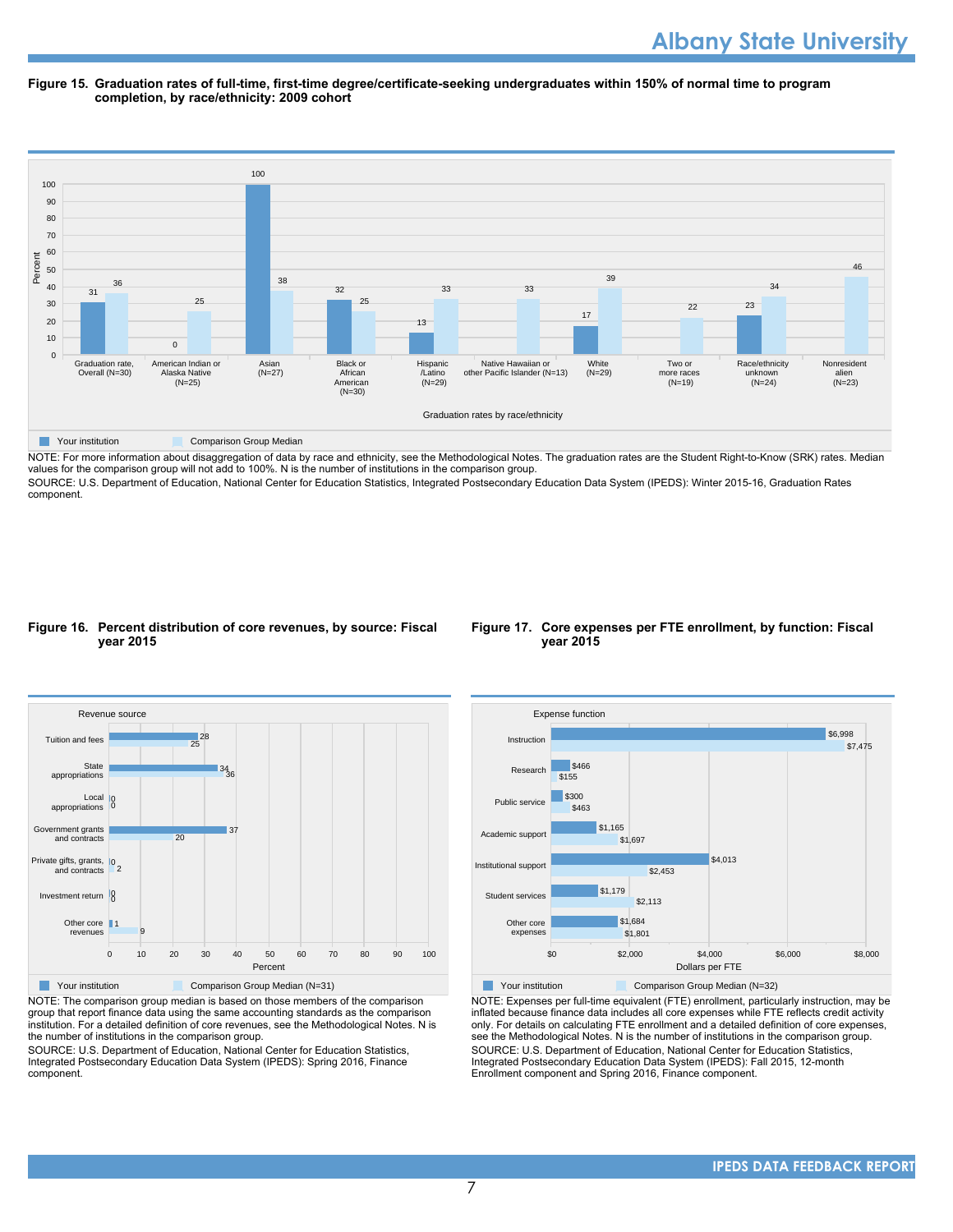**Figure 18. Full-time equivalent staff, by occupational category: Fall 2015**



NOTE: Graduate assistants are not included. For calculation details, see the Methodological Notes. N is the number of institutions in the comparison group. SOURCE: U.S. Department of Education, National Center for Education Statistics, Integrated Postsecondary Education Data System (IPEDS): Spring 2016, Human Resources component.

#### **Figure 19. Average salaries of full-time instructional non-medical staff equated to 9-month contracts, by academic rank: Academic year 2015-16**



NOTE: Average salaries of full-time instructional non-medical staff equated to 9-month contracts was calculated by multiplying the average monthly salary by 9. The average monthly salary was calculated by dividing the total salary outlays by the total number of months covered by staff on 9, 10, 11 and 12-month contracts.

SOURCE: U.S. Department of Education, National Center for Education Statistics, Integrated Postsecondary Education Data System (IPEDS): Spring 2016, Human Resources component.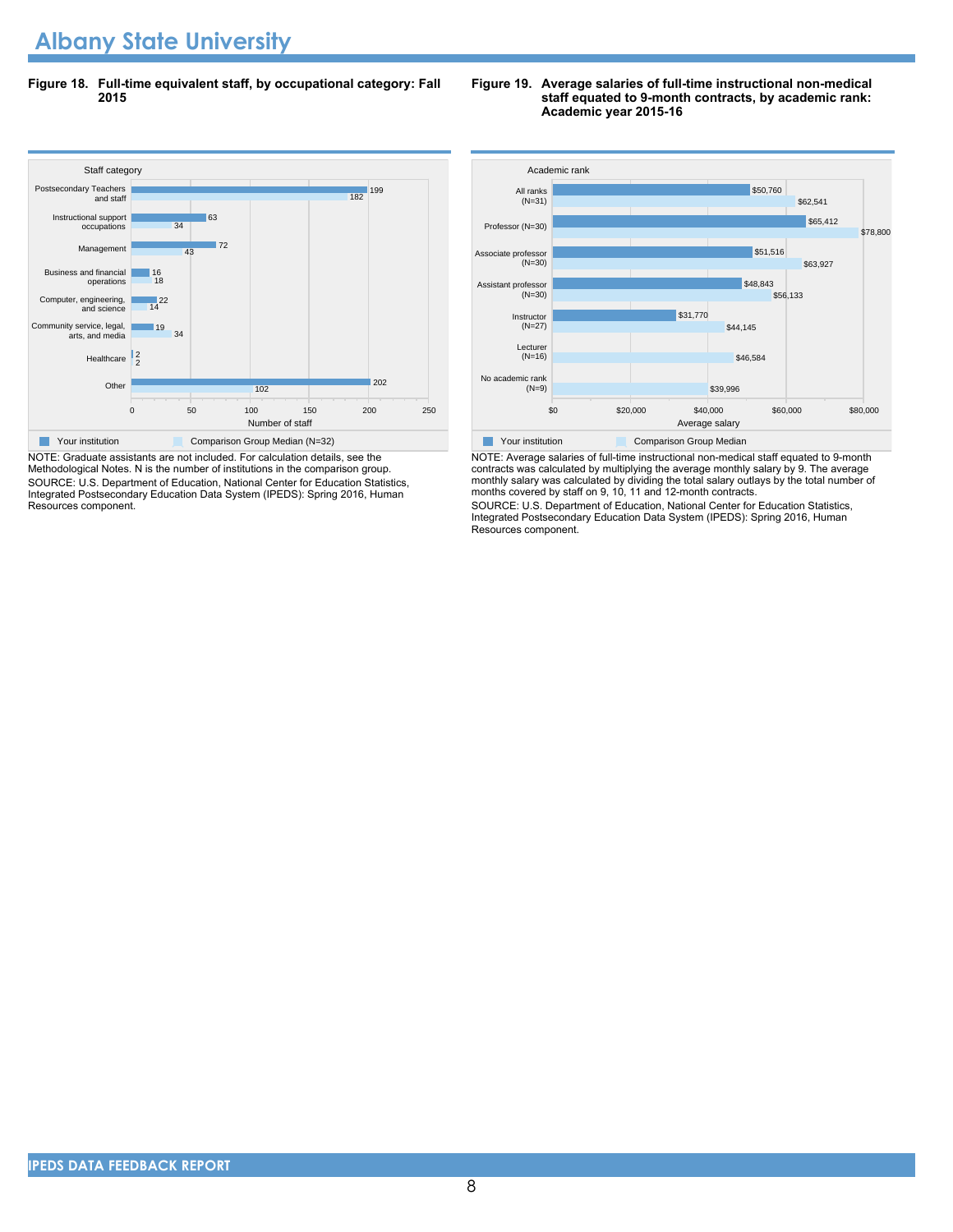### **METHODOLOGICAL NOTES**

#### **Overview**

This report is based on data supplied by institutions to IPEDS during the 2015-16 data collection year. Response rates exceeded 99% for most surveys. Detailed response tables are included in IPEDS First Look reports at [http://nces.ed.gov/pubsearch/getpubcats.asp?sid=010.](http://nces.ed.gov/pubsearch/getpubcats.asp?sid=010)

#### **Use of Median Values for Comparison Group**

The value for the comparison institution is compared to the median value for the comparison group for each statistic included in the figure. If more than one statistic is presented in a figure, the median values are determined separately for each indicator or statistic. Medians are not reported for comparison groups with fewer than three values. Where percentage distributions are presented, median values may not add to 100%. To access all the data used to create the figures included in this report, go to 'Use the Data' portal on the IPEDS website (<http://nces.ed.gov/ipeds>).

#### **Missing Statistics**

If a statistic is not reported for your institution, the omission indicates that the statistic is not relevant to your institution and the data were not collected. Not all notes may be applicable to your report.

#### **Use of Imputed Data**

All IPEDS data are subject to imputation for total (institutional) and partial (item) nonresponse. If necessary, imputed values were used to prepare your report.

#### **Data Confidentiality**

IPEDS data are not collected under a pledge of confidentiality.

#### **Disaggregation of Data by Race/Ethnicity**

When applicable, some statistics are disaggregated by race/ethnicity. Data disaggregated by race/ethnicity have been reported using the 1997 Office of Management and Budget categories. Detailed information about the race/ethnicity categories can be found at <http://nces.ed.gov/ipeds/reic/resource.asp>.

#### **Cohort Determination for Reporting Student Financial Aid and Graduation Rates**

Student cohorts for reporting Student Financial Aid and Graduation Rates data are based on the reporting type of the institution. For institutions that report based on an academic year (those operating on standard academic terms), student counts and cohorts are based on fall term data. Student counts and cohorts for program reporters (those that do not operate on standard academic terms) are based on unduplicated counts of students enrolled during a full 12-month period.

#### **DESCRIPTION OF STATISTICS USED IN THE FIGURES**

#### **Admissions (only for non-open-admissions schools)**

#### *Admissions and Test Score Data*

Admissions and test score data are presented only for institutions that do not have an open admission policy, and apply to first-time, degree/certificate-seeking undergraduate students only. Applicants include only those students who fulfilled all requirements for consideration for admission and who were notified of one of the following actions: admission, non-admission, placement on a wait list, or application withdrawn (by applicant or institution). Admitted applicants (admissions) include wait-listed students who were subsequently offered admission. Early decision, early action, and students who began studies during the summer prior to the fall reporting period are included. For customized Data Feedback Reports, test scores are presented only if they are required for admission.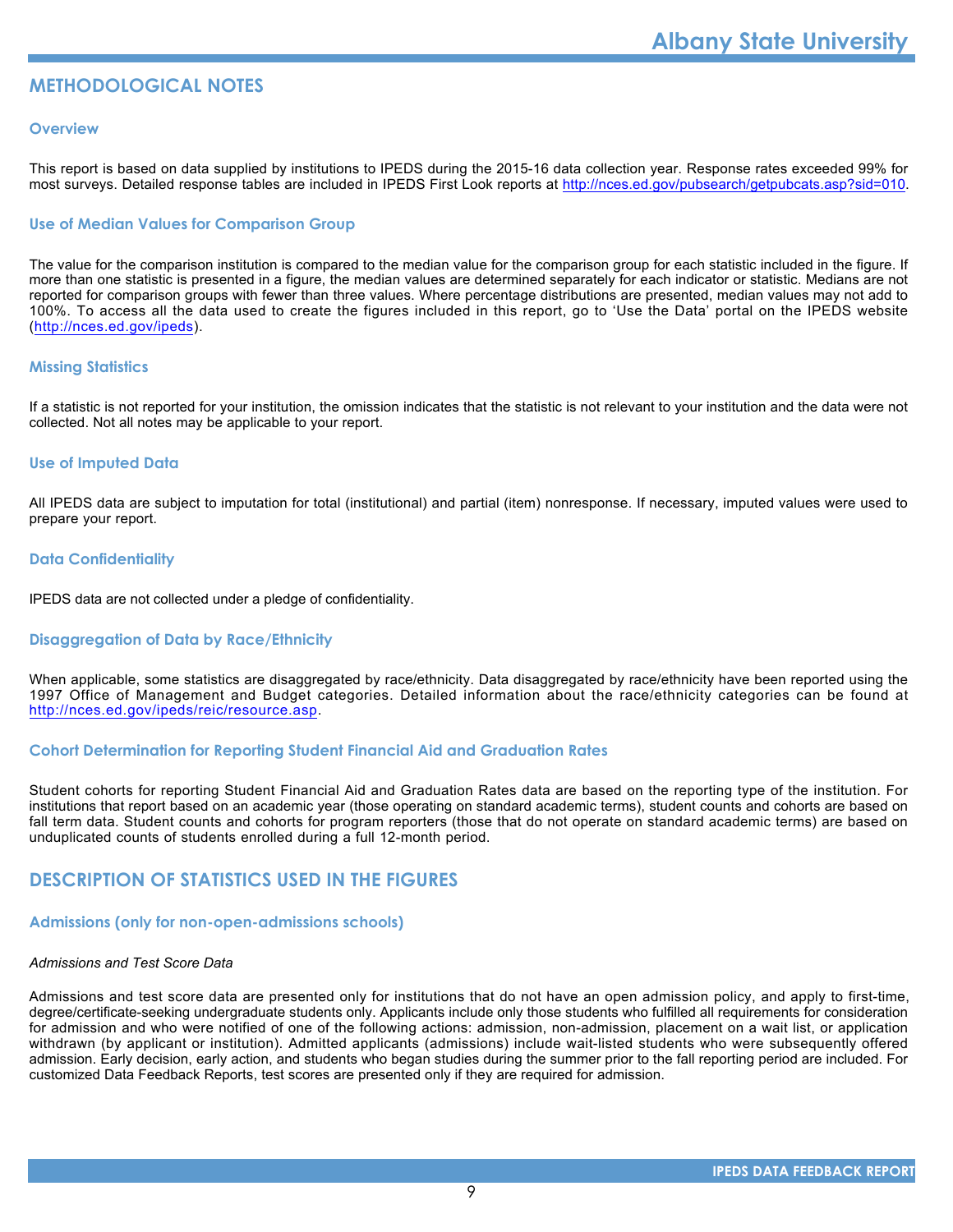#### **Student Enrollment**

#### *FTE Enrollment*

The full-time equivalent (FTE) enrollment used in this report is the sum of the institution's FTE undergraduate enrollment and FTE graduate enrollment (as calculated from or reported on the 12-month Enrollment component). Undergraduate and graduate FTE are estimated using 12 -month instructional activity (credit and/or contact hours). See "Calculation of FTE Students (using instructional activity)" in the IPEDS Glossary at <http://nces.ed.gov/ipeds/glossary/>.

#### *Total Entering Undergraduate Students*

Total entering students are students at the undergraduate level, both full- and part-time, new to the institution in the fall term (or the prior summer term who returned in the fall). This includes all first-time undergraduate students, students transferring into the institution at the undergraduate level, and non-degree/certificate-seeking undergraduates entering in the fall. Only degree-granting, academic year reporting institutions provide total entering student data.

#### **Charges and Net Price**

#### *Average Institutional Net Price*

Average net price is calculated for full-time, first-time degree/certificate-seeking undergraduates who were awarded grant or scholarship aid from the federal government, state/local government, or the institution anytime during the full aid year. For public institutions, this includes only students who paid the in-state or in-district tuition rate. Other sources of grant aid are excluded. Average net price is generated by subtracting the average amount of federal, state/local government, and institutional grant and scholarship aid from the total cost of attendance. Total cost of attendance is the sum of published tuition and required fees, books and supplies, and the average room and board and other expenses.

For the purpose of the IPEDS reporting, aid awarded refers to financial aid that was awarded to, and accepted by, a student. This amount may differ from the aid amount that is disbursed to a student.

#### **Retention and Graduation Rates**

#### *Graduation Rates and Transfer-out Rate*

Graduation rates are those developed to satisfy the requirements of the Student Right-to-Know Act and Higher Education Act, as amended, and are defined as the total number of individuals from a given cohort of full-time, first-time degree/certificate-seeking undergraduates who completed a degree or certificate within a given percent of normal time to complete all requirements of the degree or certificate program before the ending status date of August 31, 2014; divided by the total number of students in the cohort of full-time, first-time degree/certificateseeking undergraduates minus any allowable exclusions. Institutions are permitted to exclude from the cohort students who died or were totally and permanently disabled; those who left school to serve in the armed forces or were called up to active duty; those who left to serve with a foreign aid service of the federal government, such as the Peace Corps; and those who left to serve on an official church mission.

Transfer-out rate is the total number of students from the cohort who are known to have transferred out of the reporting institution (without earning a degree/award) and subsequently re-enrolled at another institution within the same time period; divided by the same adjusted cohort (initial cohort minus allowable exclusions) as described above. Only institutions with a mission that includes providing substantial preparation for students to enroll in another eligible institution are required to report transfers out.

#### *Retention Rates*

Retention rates are measures at which students persist in their educational program at an institution, expressed as a percentage. For fouryear institutions, this is the percentage of first-time bachelors (or equivalent) degree-seeking undergraduates from the previous fall who are again enrolled in the current fall. For all other institutions this is the percentage of first-time degree/certificate-seeking students from the previous fall who either re-enrolled or successfully completed their program by the current fall. The full-time retention rate is calculated using the percentage of full-time, first-time degree/certificate-seeking undergraduates, while the part-time rate is calculated using the percentage of part-time, first-time degree/certificate-seeking undergraduates.

#### **Finance**

#### *Core Revenues*

Core revenues for public institutions reporting under GASB standards include tuition and fees; state and local appropriations; government grants and contracts; private gifts, grants, and contracts; sales and services of educational activities; investment income; other operating and